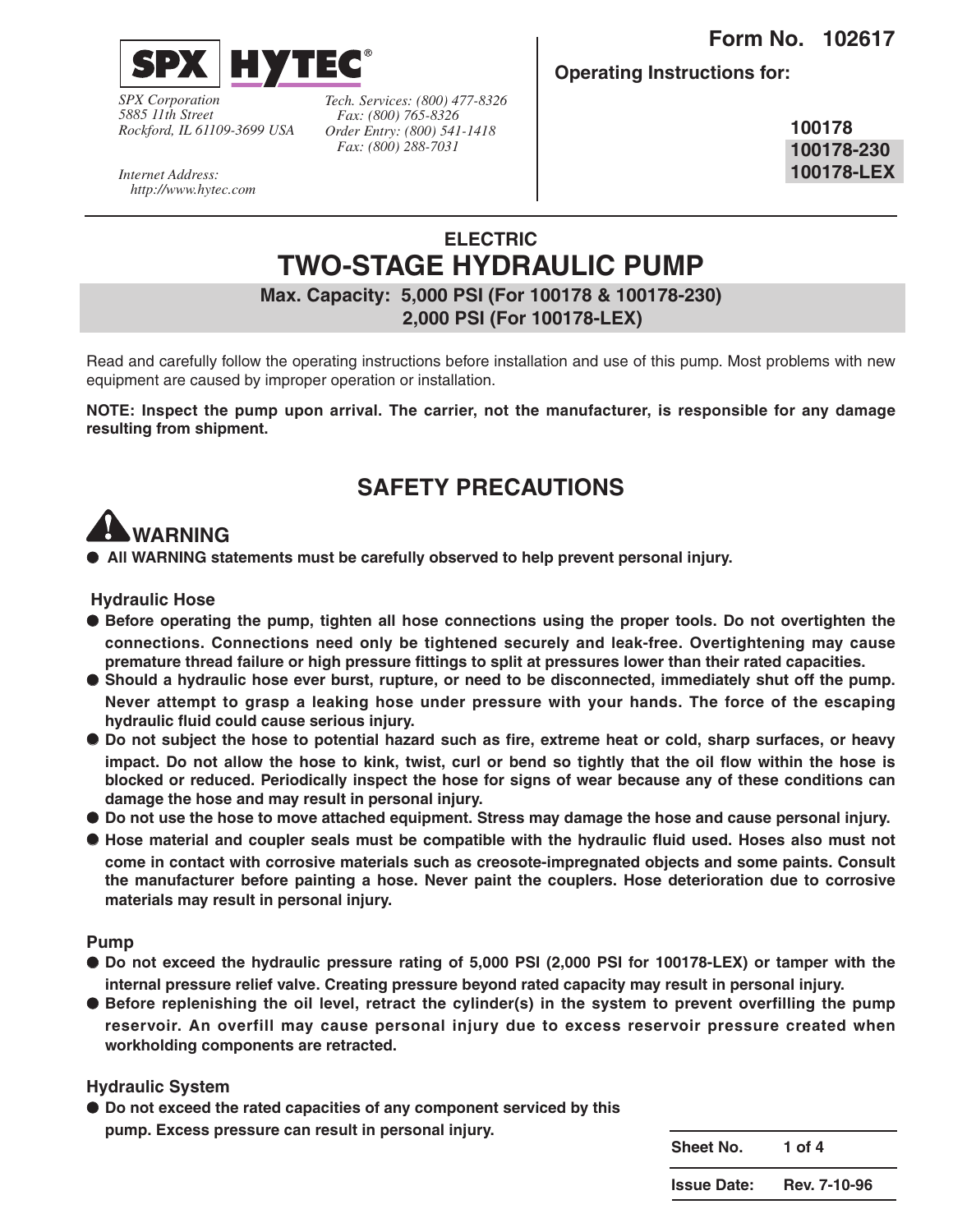# **WARNING: cont'd**

**Power Supply (Electric)**

- **Do not use an ungrounded (two-prong) extension cord with this unit.**
- **Avoid any conditions that could create an electrical hazard.**
- **Any electrical work must be done by a qualified electrician.**
- **If the power cord is damaged or wiring is exposed, replace or repair immediately.**
- **Disconnect the power supply before removing the motor control box cover or performing repairs or maintenance.**
- The line voltage must be the same as the voltage for which the pump is wired. *Ex: 110/115 volt pump* **plugged into 110/115 volt power source.**
- Check the total amperage draw for the electrical circuit you will be using. *Ex: Do not plug a motor or* **motors that may draw 25 amp into a 20 amp electrical circuit.**
- **Do not attempt to increase the power line capacity by replacing a fuse or breaker with another of higher value. Overheating of the power line and possibility of a fire will result.**

# **OPERATING PROCEDURE**

#### **Filling the Reservoir**

- **NOTE: This pump has been shipped without oil in the reservoir. A high grade hydraulic oil has been shipped with the pump, and when additional oil is required, use only Power Team hydraulic fluids.**
- 1. Clean the area around the filler/vent cap to remove all dust and grit. Any foreign material in the oil may damage the polished surfaces and precision-fit components of this pump.
- 2. Retract all cylinder(s) to their return position.
- 3. Remove the filler/vent cap and insert a clean funnel with a filter. Fill the reservoir with Power Team hydraulic oil to within 1" of the cover plate. Replace the filler/vent cap.
- 4. Cycle the pump (with the cylinder(s) attached) several times. Retract the cylinder(s) and check the oil level in the pump reservoir.

### **Electrical Hook-up and Operation**

**WARNING: To help prevent personal injury,**

- **All electrical work must be done by a qualified electrician.**
- **Disconnect power supply before removing electrical box cover.**
- **All voltages must be wired for counterclockwise rotation viewed from lead end of motor.**
- 1. The electric motor is a single phase, 60 cycle motor that has been wired for 115 volts.
- 2. **If the motor overheats**, a thermal overload protector will stop the pump. Once the pump has cooled, start the pump by pressing the start button. **NOTE: A limited production of pumps were wired with a Lesson brand of motor which had a manual reset thermal overload. If your pump is of this kind, once the motor has cooled, you must first press the manual reset button on the motor then the start button.**
- 3. **When the pump is in operation and there is a power failure**, the start button must be pushed to restart the unit once the power is restored.

### **Hydraulic Connections**

- 1. Clean all the areas around the oil ports of the pump and cylinder(s).
- 2. Inspect all threads and fittings for signs of wear or damage, and replace as needed.
- 3. Clean all hose ends, couplers, or union ends.
- 4. Remove the thread protectors from the hydraulic oil outlets.
- 5. Connect the hose assembly to the hydraulic oil outlet, and couple the hose to the cylinder. **NOTE: Teflon tape may be used to seal hydraulic connections.** Carefully apply only ONE layer of tape. Any loose pieces of tape could be pinched and broken off inside the pipe end, causing the tape to travel through the system and possibly obstruct the flow of oil. Remove old tape from both fittings (male & female) and leave the first thread exposed (no tape).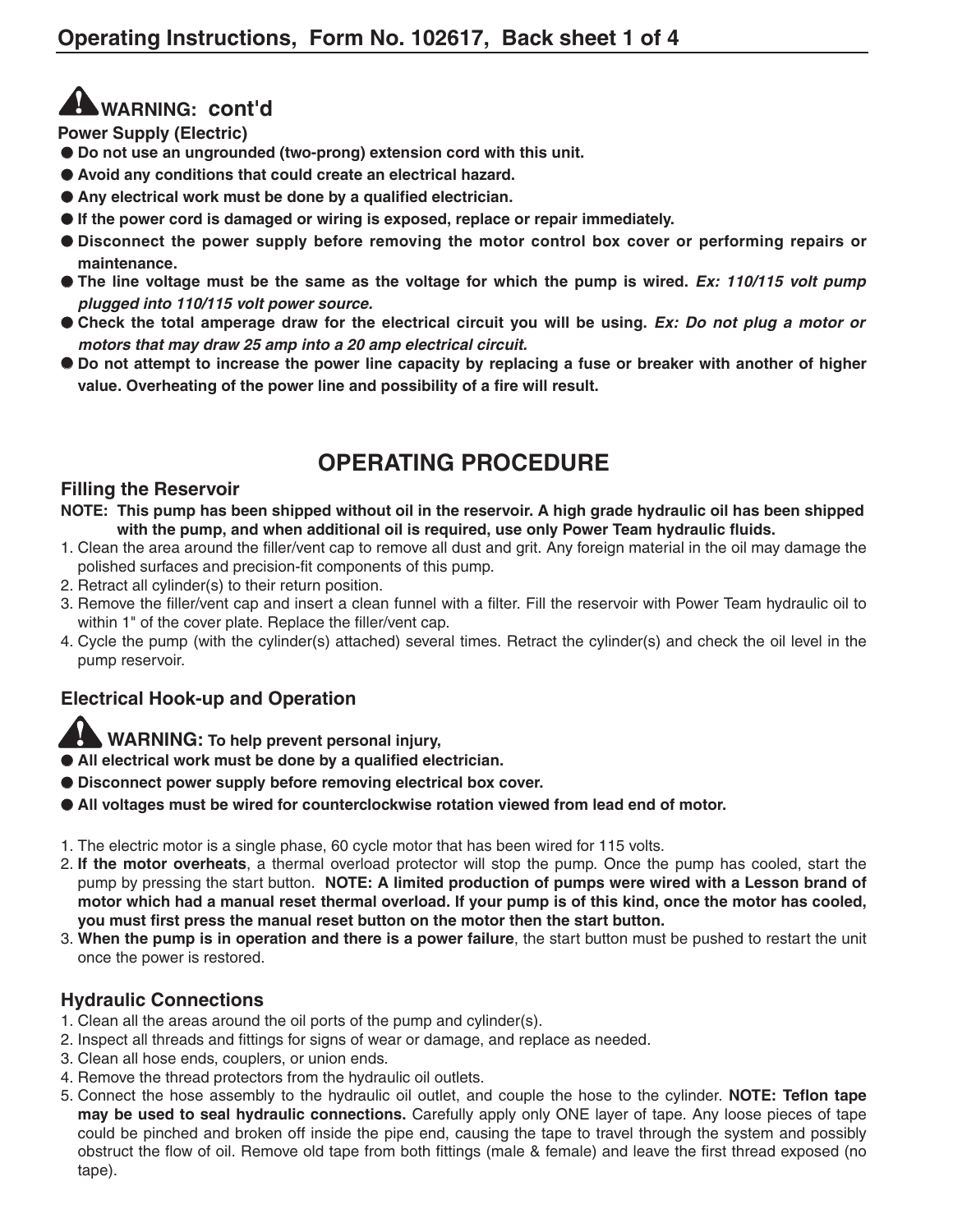## **Pump Operation**

**Pump Controls:** The controls of this pump consist of a Start (green) button, a Stop (red) button and a Run/Jog toggle switch.

- 1. To jog the pump for setup and trouble-shooting purposes, set the Run/Jog switch to the Jog position. Press and hold the Momentary switch for as long as the pump needs to run. Release the switch to stop the pump.
- 2. For normal operation, set the Run/Jog switch to the Run position. Press and release the Start (green) button. The pump will start and continue to run until system pressure reaches the pressure switch setting. To stop the pump, press the Stop (red) button.

#### **When operating the pump for the first time:**

- 1. All valve and hose connections should be secure, and the reservoir should be filled to the proper level. Connect the power supply.
- 2. Jog the pump several times to build pressure. If the pump does not build pressure, it needs to be primed. To prime the pump, disconnect the pump from the system, and route a hose from the pump pressure port back to the pump reservoir. Jog the pump until you see a steady flow of oil that is free of suspended air bubbles. Reconnect the hose to the system.
- 3. Run the cylinder(s) out to full travel several times to eliminate air from the system. For more complete instructions, refer to the section titled "Bleeding Air from the System." **IMPORTANT: After bleeding air from the system, retract the cylinder(s) and check the oil level. The reservoir oil level should be within 1" of the pump cover plate.**

### **Adjusting the Pressure Regulating Valve**

The pressure regulating valve can be adjusted to bypass oil at a given pressure setting while the pump continues to run.

#### **IMPORTANT:**

- **For easy adjustment of the pressure regulating valve, always adjust the pressure by increasing it to a desired pressure setting. The pressure range for this unit is from 1,000 PSI to 5,000 PSI (1,000 PSI to 2,000 PSI for 100178-LEX).**
- 1. Loosen the locknut on the pressure regulating valve, and turn the adjusting screw a few turns counterclockwise (CCW) to decrease the pressure setting to a lower than desired pressure.
- 2. Connect the pump completely. Place the motor control switch in the Run position and push the Start button.
- 3. Slowly turn the adjusting screw in a clockwise (CW) direction to gradually increase the pressure setting. When the desired pressure setting is reached, lock the adjusting screw into position by tightening the locknut. If the pump stops during this procedure, raise the pressure switch setting by turning its adjusting screw clockwise (CW).

#### **Pressure Regulating Switch**

A pressure switch can be adjusted to stop the pump motor at a desired pressure setting and restart the motor when the pressure falls below that setting.

It is recommended that a pressure switch be used with a pressure regulating valve to insure accuracy when setting a maximum PSI level. A pressure switch alone will break the motor's energy supply at a selected setting, but the hydraulic pump will continue building pressure as it slows to a stop. The pressure regulating valve is adjusted at a setting slightly above the pressure switch setting to compensate by releasing the pressure developed by the hydraulic pump as it "coasts" to a stop. As a result, the pressure limit requirement can be held to approximately 300 PSI.

#### **Adjusting the Pressure Switch Setting**

- 1. Loosen the locknut on the pressure switch. Slowly turn the pressure switch adjusting screw in a counterclockwise (CCW) direction, decreasing the pressure switch setting until the pump motor shuts off. Tighten the locknut to lock the adjusting screw.
- 2. Release the hydraulic pressure. Run the pump to check the pressure setting and automatic shutoff of the motor. It may be necessary to make a second fine adjustment.

| <b>Sheet No.</b>   | $2$ of $4$   |
|--------------------|--------------|
| <b>Issue Date:</b> | Rev. 7-10-96 |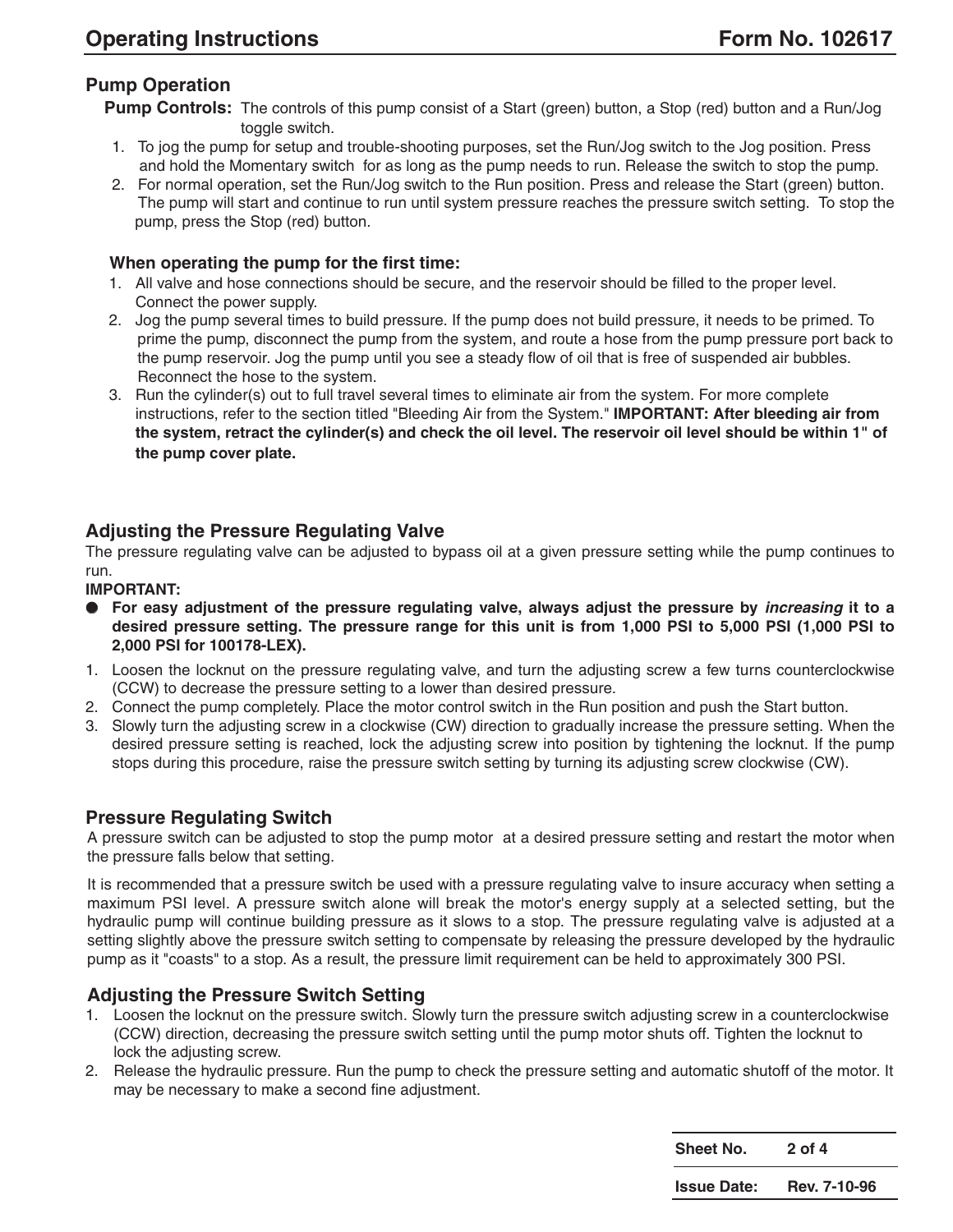# **Operating Instructions, Form No. 102617, Back sheet 2 of 4**

# **PREVENTIVE MAINTENANCE**

- **WARNING: To help prevent personal injury,**
- **Disconnect the pump from the power source before performing maintenance or repair procedures.**
- **Repairs or maintenance must be performed in a dust-free area by a qualified technician.**

### **Bleeding Air from the System**

Upon initial start up or after prolonged use, air can accumulate within the hydraulic system. This entrapped air can cause the system to respond slowly or behave in an unstable manner. To remove the air, loosen a fitting that is situated higher than the rest of the fittings in the system. Run the pump until a steady flow of oil free of suspended air bubbles is observed. Tighten the fitting.

### **Inspecting the Hydraulic Fluid Level**

Check the oil level in the reservoir periodically. The oil level should come to within 1" of the pump cover plate with all cylinders retracted. Drain, clean and replenish the reservoir with Power Team hydraulic oil yearly or more often if necessary. The frequency of oil change will depend upon the general working conditions, severity of use and overall cleanliness and care given the pump.

### **Maintenance Cleaning**

- 1. Keep the outer surface of the pump as free from dirt as possible.
- 2. Protect all unused couplers.
- 3. Keep all hose connections free of dirt and grime.
- 4. Keep the filler/vent cap clean and unobstructed at all times.
- 5. Equipment connected to the pump must be kept clean.
- 6. Use only Power Team hydraulic fluids in this pump. Change as recommended.

## **Draining and Cleaning the Reservoir**

**IMPORTANT: Clean the pump exterior before the pump interior is removed from the reservoir.**

- 1. Remove the screws that fasten the motor and pump assembly to the reservoir. **IMPORTANT: Lift the pump and motor off the reservoir carefully to avoid damaging the gasket or any internal components.**
- 2. Clean the inside of the reservoir and fill half full with clean Power Team hydraulic fluid.
- 3. Place the pump and motor assembly back onto the reservoir and secure with two machine screws assembled on opposite corners of the housing. **IMPORTANT: Connect a hose to the pressure port on the valve. Place the other end of the hose into the oil filler plug hole.**
- 4. Run the pump for several minutes. Then disconnect the motor and pump assembly, and drain and clean the inside of the reservoir.
- 5. Fill the reservoir with Power Team hydraulic fluid. Place the pump and motor assembly (with gasket) on the reservoir and install all the screws. Tighten securely and evenly.

### **Adding Oil to the Reservoir**

- 1. Cylinder(s) must be fully retracted and the power supply disconnected when adding oil to the reservoir.
- 2. Clean the entire area around the filler/vent cap before removing the filler/vent cap.
- 3. Use a clean funnel with filter when adding oil.
- 4. Use only Power Team hydraulic fluids.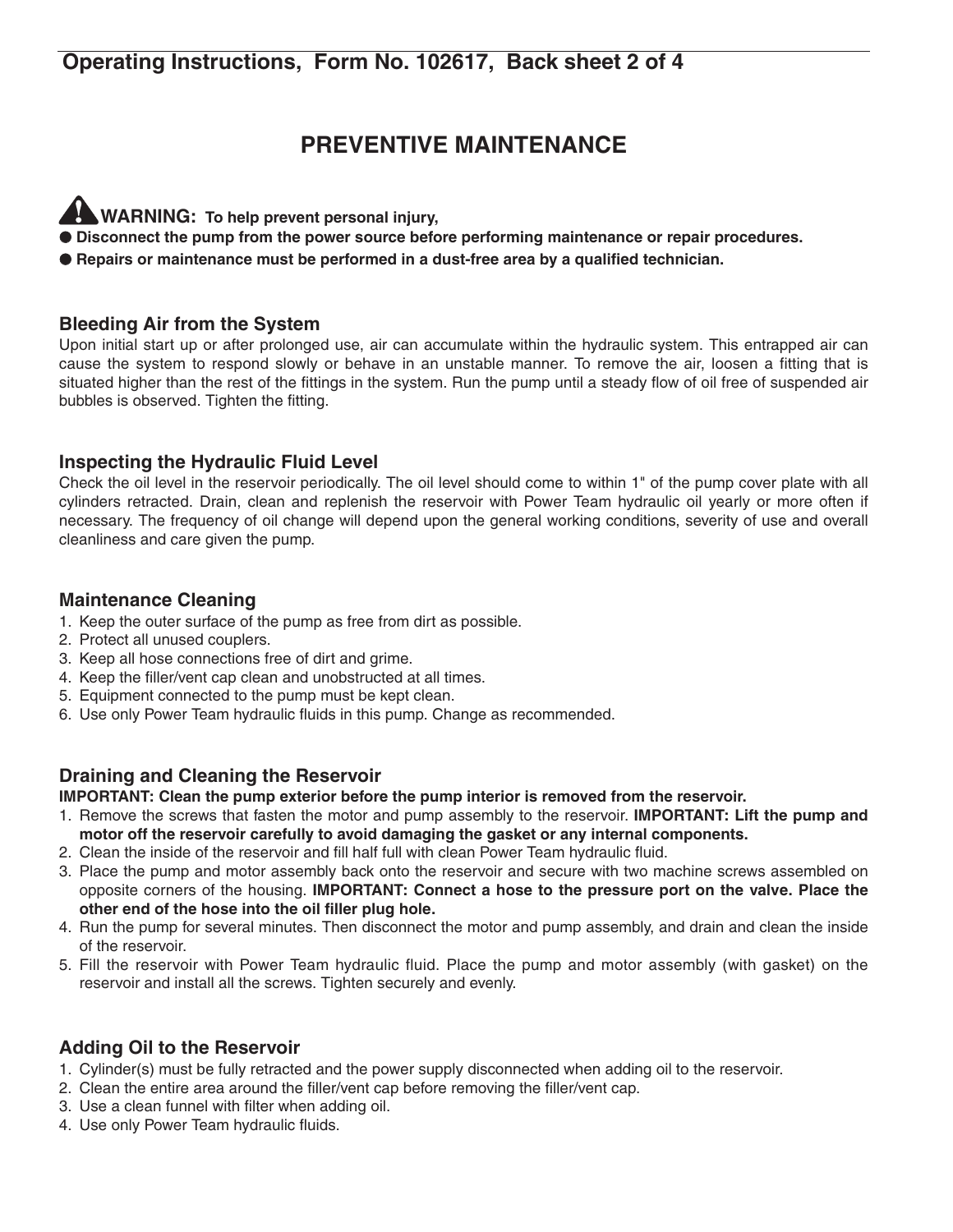# **TROUBLE-SHOOTING GUIDE**

**WARNING: To help prevent personal injury, any repair work or trouble-shooting must be done by qualified personnel familiar with this equipment.**

#### **North American & International Color Codes**

| <b>Conductors</b> North American | International |
|----------------------------------|---------------|
| Line BlackBrown                  |               |
| NeutralWhite Blue                |               |
| Ground Green Green/Yellow        |               |

**NOTE:**

- **Use the proper gauges and equipment when trouble-shooting.**
- **It is best to check for leaks by using a hand pump and applying pressure to the suspect area without the motor running. Watch for leaking oil and follow it back to its source.**
- **Plug the outlet ports of the pump when checking for leakage to determine if the leak is in the pump or elsewhere in the system.**
- **Refer to Parts List #100819 and the hydraulic and electrical schematic when using this trouble-shooting guide.**



# **HYDRAULIC SCHEMATIC**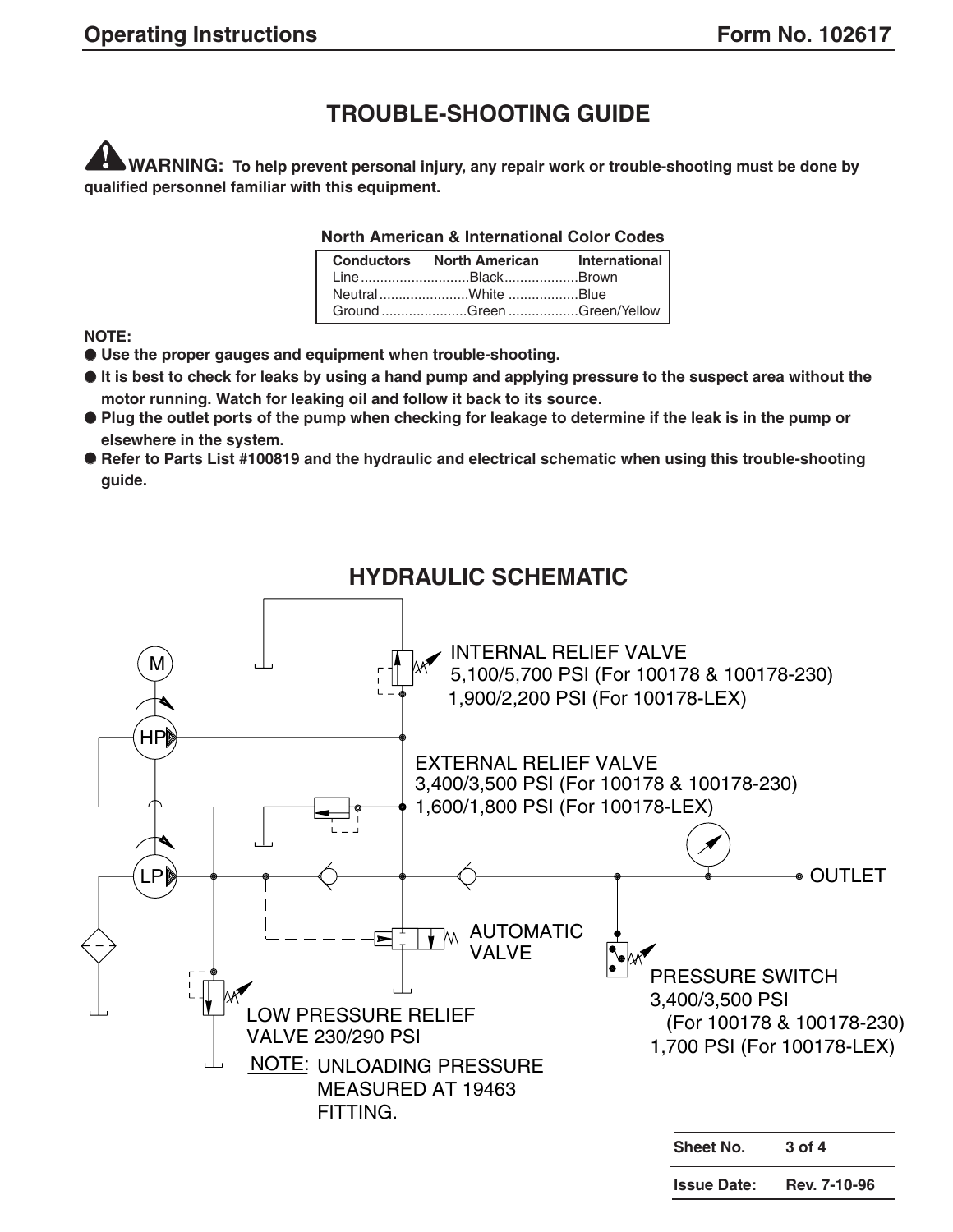| <b>PROBLEM</b>                                                                              | <b>CAUSE</b>                                                                                             | <b>SOLUTION</b>                                                                                                                                 |
|---------------------------------------------------------------------------------------------|----------------------------------------------------------------------------------------------------------|-------------------------------------------------------------------------------------------------------------------------------------------------|
| Electric motor does not run.                                                                | 1. Pump not in "ON" position.                                                                            | 1. Place motor control toggle or<br>hand switch in Run position,<br>push Start button.                                                          |
| <b>WARNING: To help</b>                                                                     | 2. Unit is not plugged in.                                                                               | Plug in unit.<br>2.                                                                                                                             |
| prevent personal injury, discon-                                                            | 3. No voltage supply.                                                                                    | 3. Check line voltage. Check<br>reset button on power panel.                                                                                    |
| nect power supply before re-<br>moving cover. Any electrical                                | 4. Broken lead wire or defective<br>power cord plug.                                                     | Replace defective parts.<br>4.                                                                                                                  |
| work should be performed by a                                                               | 5. Defective switches.                                                                                   | Check switches.<br>5.                                                                                                                           |
| qualified electrician.                                                                      | 6. Defective starter relay.                                                                              | Replace defective parts.<br>6.                                                                                                                  |
|                                                                                             | 7. Circuit breaker tripped<br>because total amperage draw<br>too high for existing circuit.              | 7. Add a new circuit or use<br>alternate circuit.                                                                                               |
|                                                                                             | 8. Overheated motor.                                                                                     | 8. Wait for motor to cool before<br>restarting. Thermal protector<br>must be reset (only if motor is<br>a manual reset). Press start<br>button. |
|                                                                                             | 9. Faulty thermal protector.<br>10. Defective motor.                                                     | 9. Replace.<br>10. Replace or repair motor.                                                                                                     |
| Pump is not delivering oil or<br>delivers only enough oil to<br>advance ram(s) partially or | 1. Oil level too low.                                                                                    | Fill reservoir to within 1" of<br>1.<br>filler plug with all cylinder(s)<br>retracted.                                                          |
| erratically.                                                                                | 2. Air in system.                                                                                        | 2. Bleed the system.                                                                                                                            |
|                                                                                             | 3. Air leak in suction line.                                                                             | 3. Check and tighten the suction<br>line.                                                                                                       |
|                                                                                             | 4. Dirt in pump or filter plugged.                                                                       | 4. Pump filter should be cleaned<br>and if necessary, pump should<br>be dismantled and all parts<br>inspected and cleaned.                      |
|                                                                                             | 5. Cold oil or oil is too heavy<br>(Hydraulic oil is of a higher<br>viscosity than motor can<br>handle). | Change to lighter oil.<br>5.                                                                                                                    |
|                                                                                             | 6. Relief valve or low pressure<br>unloading valve out of<br>adjustment.                                 | 6. Adjust as needed.                                                                                                                            |
|                                                                                             | 7. Reservoir capacity is too small<br>for the size of the cyinder(s)<br>used.                            | Use smaller cylinder(s) or<br>7.<br>larger reservoir.                                                                                           |
|                                                                                             | 8. Sheared drive shaft key                                                                               | 8. Replace.                                                                                                                                     |
|                                                                                             | 9. Motor rotating in wrong<br>direction.                                                                 | 9. See electrical schematic on<br>motor.                                                                                                        |
|                                                                                             | 10. Vacuum in reservoir.                                                                                 | 10. Check for plugged vent in filler<br>plug.                                                                                                   |
|                                                                                             | 11. Low pressure pump worn.<br>12. Pump needs to be primed.                                              | 11. Repair/replace gerotor pump.<br>12. Prime pump.                                                                                             |
| Pump delivers excess oil<br>pressure                                                        | 1. Pressure gauge not calibrated.<br>2. Relief valve not properly set.                                   | 1. Calibrate gauge.<br>2. Adjust the relief valve.                                                                                              |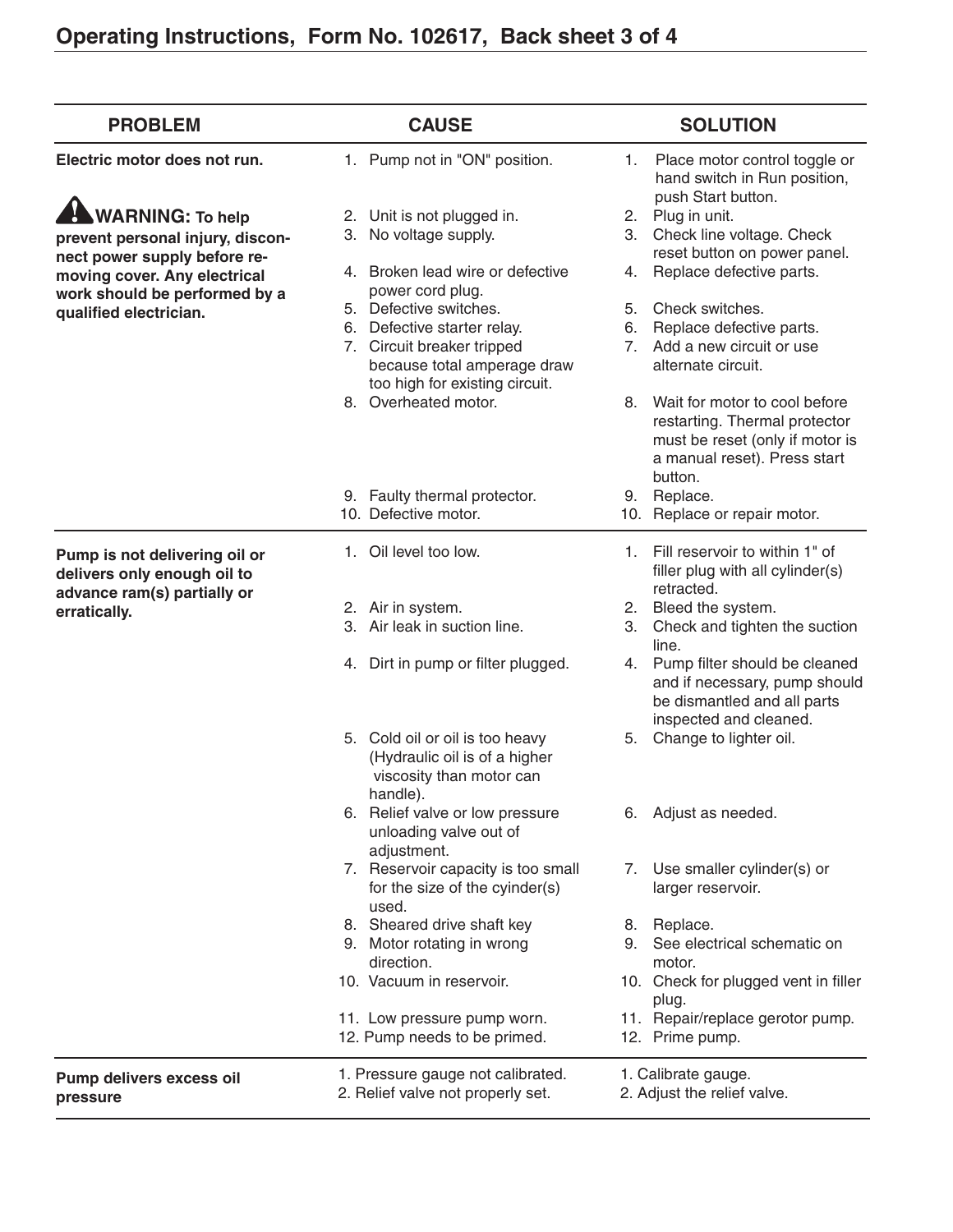| <b>PROBLEM</b>                                        | <b>CAUSE</b>                                                                                                                                                                                                                                                                                     | <b>SOLUTION</b>                                                                                                                                                                                                                                                                                                                                                                                                                                                                                                                                                                                                                                                                |
|-------------------------------------------------------|--------------------------------------------------------------------------------------------------------------------------------------------------------------------------------------------------------------------------------------------------------------------------------------------------|--------------------------------------------------------------------------------------------------------------------------------------------------------------------------------------------------------------------------------------------------------------------------------------------------------------------------------------------------------------------------------------------------------------------------------------------------------------------------------------------------------------------------------------------------------------------------------------------------------------------------------------------------------------------------------|
| Pump builds pressure but<br>cannot maintain pressure. | 1. Check to see if there are any<br>external leaks. If no oil leakage<br>is visible, the problem is internal.<br>2. Determine if leakage is from<br>pump or system components.<br>Refer to the note concerning<br>checking for oil leaks at the<br>beginning of this Trouble-<br>shooting Guide. | 1. Reseal leaking pipe fittings with<br>pipe sealant.<br>2. Remove the pump from the<br>system. Plug the pressure outlet<br>port. Start pump. If pump does<br>not build pressure, readjust<br>pressure regulator. Repeat test.<br>If pump builds pressure, the<br>problem is caused by leakage<br>somewhere in the system.<br>Trouble-shoot individual system<br>components. If the pump starts<br>& stop repeatedly, the pump is<br>leaking internally. See 3 & 4<br>below.                                                                                                                                                                                                   |
| Pump will not build full pressure.                    | 1. Faulty pressure gauge.<br>2. Check for external leakage.                                                                                                                                                                                                                                      | 1. Calibrate gauge.<br>2. Seal any faulty pipe fitting with                                                                                                                                                                                                                                                                                                                                                                                                                                                                                                                                                                                                                    |
|                                                       | 3. Check the relief valve setting.<br>4. Inspect the pump for internal<br>leakage. Check high pressure<br>pump inlet or outlet ball checks.<br>5. Sheared key.                                                                                                                                   | pipe sealant.<br>3. Lift the pump from the reservoir,<br>but keep the filter immersed in<br>oil. Note the pressure reading<br>when the relief valve begins to<br>open up. If functioning normally,<br>it should start to leak off at relief<br>valve pressure.<br>4. Same procedure as above, but<br>look for leaks around the entire<br>inner mechanism. If there are no<br>visible leaks, the high pressure<br>pump subassembly may be<br>leaking. Remove all parts. Check<br>the valve head assembly body<br>for any damage to the seat area.<br>Clean and reseat if necessary.<br>Inspect for damage and replace<br>parts if necessary, then<br>reassemble.<br>5. Replace. |
| Cylinder(s) will not retract.                         | 1. Check the system pressure; if<br>the pressure is zero the problem<br>may be in the cylinder,<br>mechanical linkage connected to<br>cylinders, or quick-disconnect<br>couplings downstream of the<br>pressure gauge.<br>2. Defective valve.<br>3. Air in system.<br>4. Pressure in reservoir.  | 1. Check the cylinder(s) for broken<br>return springs and check<br>couplers to ensure they are<br>completely coupled. Occasion-<br>ally couplers have to be replaced<br>because the check does not stay<br>open in the coupled position.<br>2. Check valve operation and<br>inspect parts. Replace if nec.<br>3. Bleed system.<br>4. Clean filler/vent cap.                                                                                                                                                                                                                                                                                                                    |

| Sheet No.          | 4 of 4       |
|--------------------|--------------|
| <b>Issue Date:</b> | Rev. 7-10-96 |